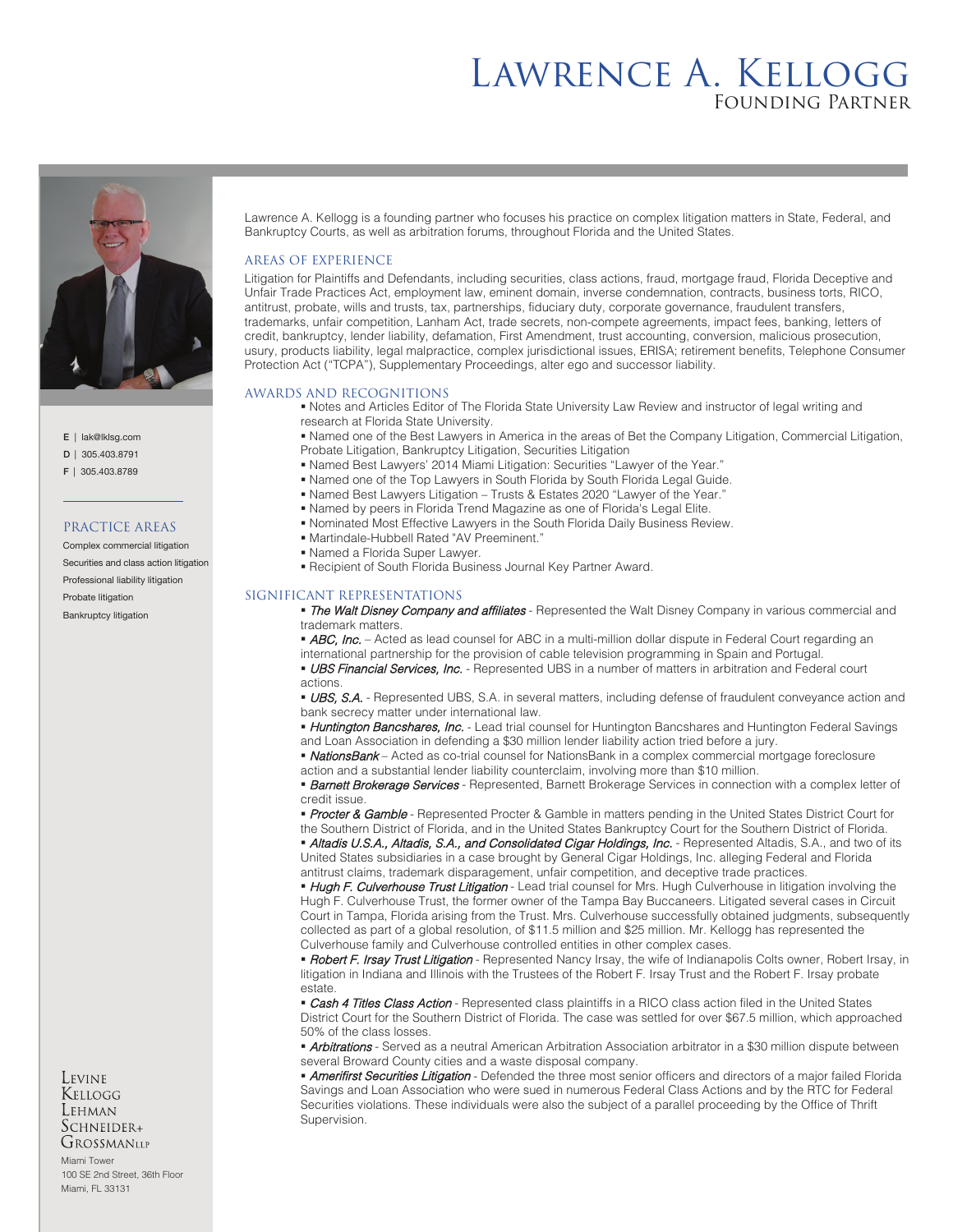# Lawrence A. Kellogg Founding Partner



- E | lak@lklsg.com
- D | 305.403.8791
- F | 305.403.8789

#### PRACTICE AREAS

Complex commercial litigation Securities and class action litigation Professional liability litigation Probate litigation Bankruptcy litigation

### Levine Kellogg Lehman  $S$ CHNEIDER+ GROSSMANLLP

Miami Tower 100 SE 2nd Street, 36th Floor Miami, FL 33131

### SIGNIFICANT REPRESENTATIONS CONT.

**Drion Bank Litigation** – Defended former Directors of failed bank in class action brought by shareholders under ERISA in the middle District of Florida. The Trial Court entered summary judgment in favor of clients. Defended clients and resolved action brought against Directors of the FDIC as Receiver.

First State Bank Litigation – Defended former officers of failed bank in action brought by the FDIC as Receiver, and successfully resolved the litigation.

**Riverside Bank Litigation** – Defended former officer of failed bank in action brought by the FDIC as Receiver, and successfully resolved the litigation.

**ESM Government Securities Litigation** - Represented receiver for a failed brokerage house, in prosecuting a fraudulent transfer action involving reverse repurchase transactions arising out of a \$300 million securities fraud. After a several week jury trial, the jury returned a verdict in the client's favor in excess of \$25 million. Successful prosecution of the case required extensive analysis of complex economic issues and subsequent lay translation for the jury

• United Broadcasting Corp. - Lead trial counsel in an action brought by a Spanish language television station against a cable operator arising from a dispute over the renewal of a contract to carry the television station on cable systems in Florida. After a jury verdict in favor of Mr. Kellogg's client, the trial court issued a mandatory injunction compelling the cable system to carry the station's signal.

**FPA Securities Litigation** - Represented, along with other members of the Firm, a former director of a public company in defense of various class and mass actions alleging violations of the securities laws.

**Muscletech Research and Development Class Action Litigation** - Co-lead counsel in defending a class action against a dietary supplement manufacturer alleging violations of Florida's Deceptive and Unfair Trade Practices Act, and other claims. After an evidentiary hearing, a West Palm Beach Circuit Court denied class certification, and the Fourth District Court of Appeal affirmed.

**Smuckers Class Action Litigation** - Represented Smuckers, Inc. in three class actions in Florida, alleging violations of Florida's Deceptive and Unfair Trade Practices Act, and other claims.

Preferred Employers Holdings, Inc. - Successfully defended Preferred Employers Holdings, Inc. and others in a multi-million dollar action brought by its former president and general counsel.

Leadenhall Bank and Trust Co. Class Action Litigation - Co-lead counsel in a plaintiffs' class action, alleging violations of RICO against a Bahamian bank. Obtained \$110 million judgment.

**Egal Malpractice Representation** – Has represented plaintiffs and defendants in numerous multi-million dollar actions alleging legal malpractice.

Fidelity National Title Insurance Company - Represents national title insurance carrier in several complex mortgage fraud schemes throughout the State of Florida.

**EFG Capital International and EFG Bank** - Represented a class of customers of EFG seeking to recover losses arising from a Ponzi scheme conducted by Bernard L. Madoff. The action was settled and approved by the U.S. District Court for the Southern District of New York.

**Leader Trade Solutions** – Represented client and resolved multi-million dollar dispute with Dell Computer.

**Trust Litigation** - Represented beneficiaries of Trust and Estate in complex dispute with Trustees and Personal Representatives.

**DeGeorge Probate Litigation** - Represented Co-Trustee and beneficiary of multi-million dollar estate in dispute with Co-Trustee and beneficiary.

**Stadium Jumping Litigation** - Represented landowners in multi-million dollar lawsuit arising from purchase of acreage in Village of Wellington.

Trade Secret Litigation - Represents various internet-based clients in matters involving thefts of trade secrets and violations of non-compete agreements.

Represented Caribbean bank in connection with multi-million dollars disputes with a business partner.

**Primerica Mass Litigation** – Acted as co-counsel for over 200 State of Florida Employees in litigation regarding retirement and pension benefits.

**American Residential Equities Litigation** – Represents clients in Federal and State actions in Florida, California and Nevada to enforce judgments totaling more than \$20 million. Obtained judgment for more than \$20 million after trial in Nevada District Court.

Brain Balance Franchising LLC – Represented defendant in a class action brought under the Telephone

Consumer Protection Act regarding purported "junk faxes". The Federal District Court denied class certification. **Supplementary Proceedings** – Has instituted several supplementary proceedings designed to collect multi-

- million dollar judgments on behalf of clients.
- **Expert Testimony** Has testified as an expert witness on various legal issues.

Cornerstone Litigation - Has represented real estate developer in several matters, including employment, partnership, and insurance coverage litigation.